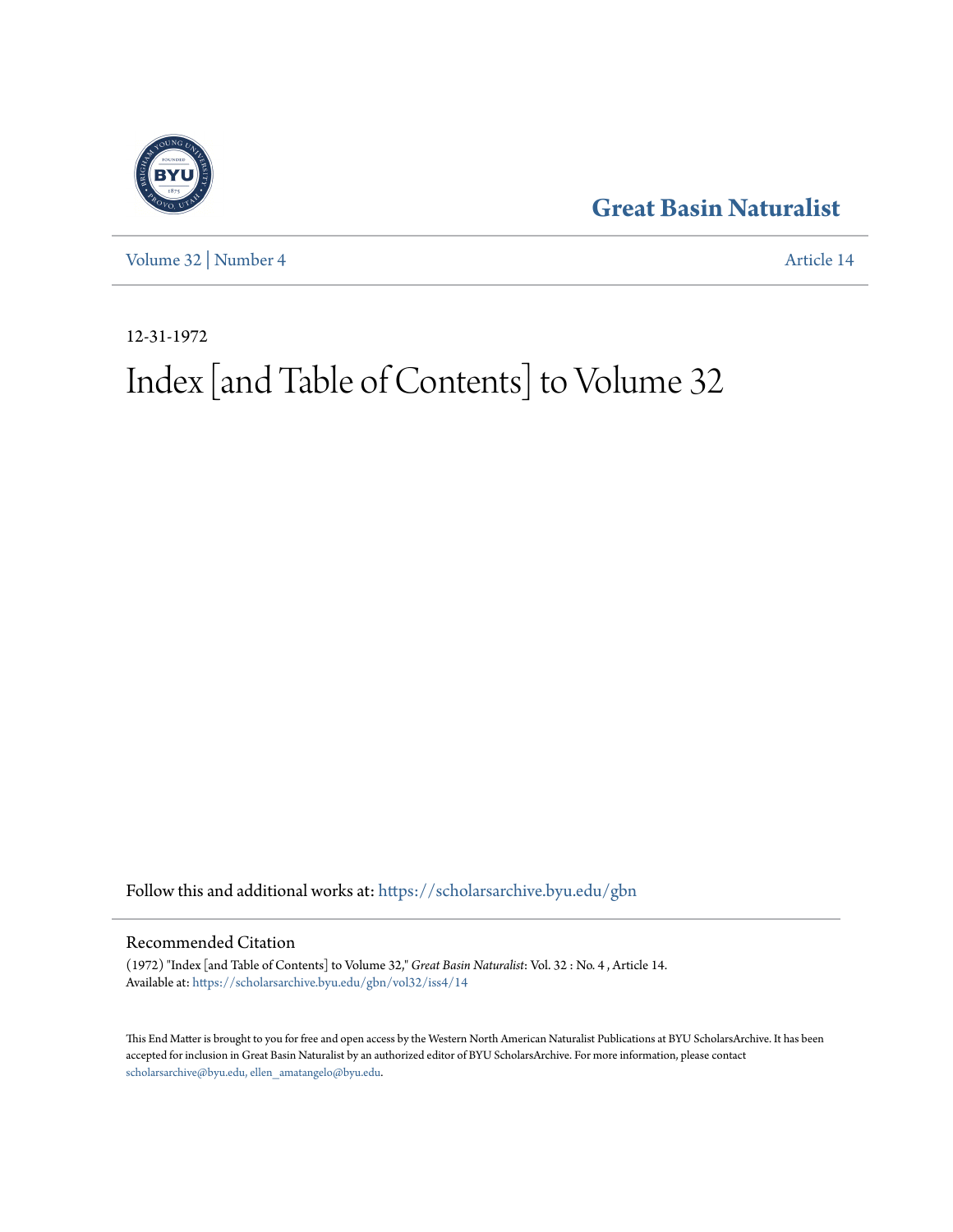## The Great Basin Naturalist

VOLUME 32, <sup>1972</sup>

Editor: Stephen L. Wood



Published at Brigham Young University, by BRIGHAM YOUNG UNIVERSITY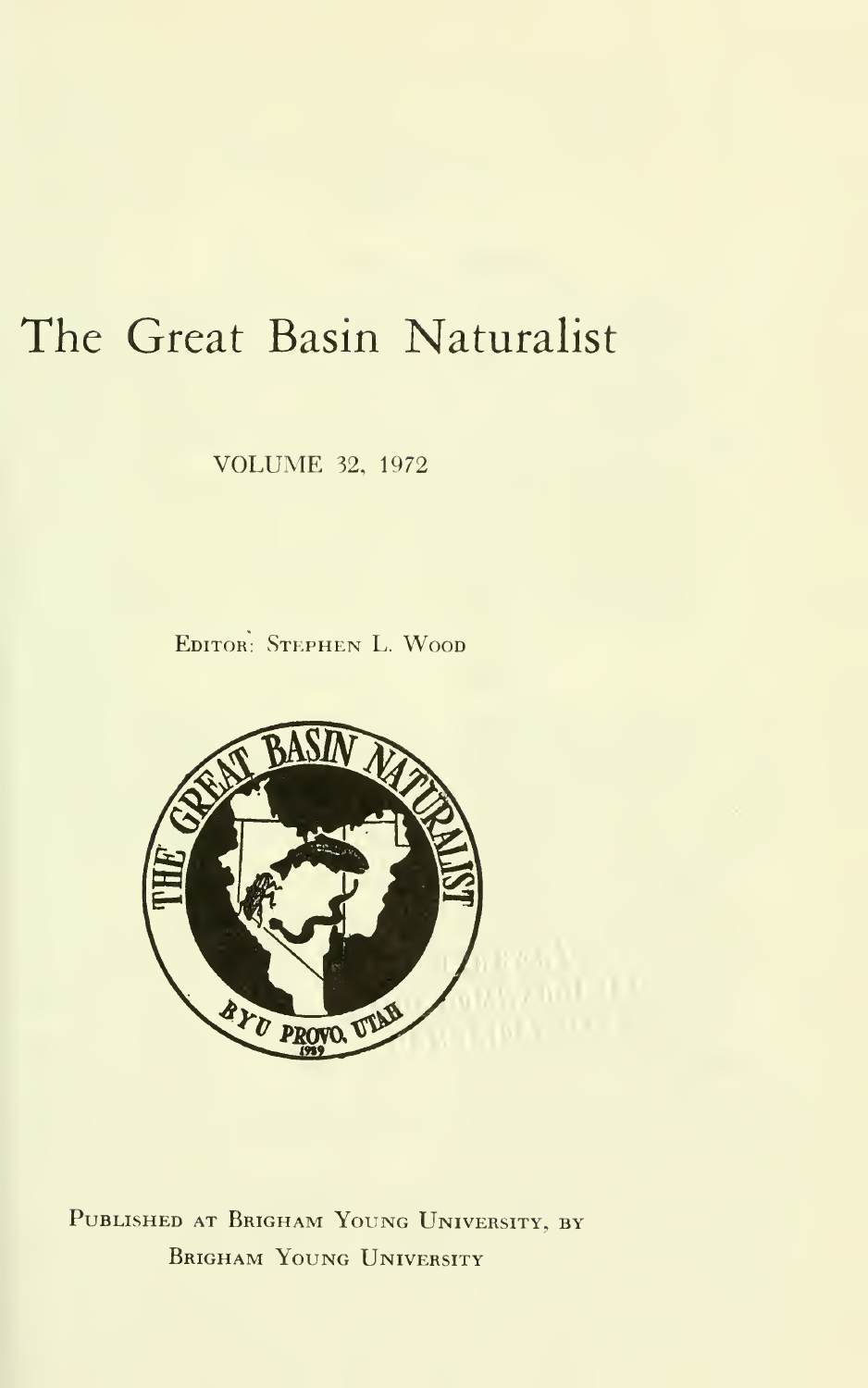#### TABLE OF CONTENTS

#### Volume 32

#### Number <sup>1</sup> — March 31, <sup>1972</sup>

| mation of central Utah. William D. Tidwell, David A.<br>Wilmer W. Tanner, James R. Dixon, and Herbert S.<br>16<br>Harris, Jr.<br>25<br>Nathan M. Smith and Wilmer W. Tanner<br>35<br>from Utah. Robert E. Gregg<br>$+0$<br>tera: Scolytidae). Stephen L. Wood<br>to herpetological nomenclature. Robert C. Feuer and<br>$\tilde{2}$<br>Hobart M. Smith | Fossil palm materials from the Tertiary Dipping Vat For- |  |
|--------------------------------------------------------------------------------------------------------------------------------------------------------------------------------------------------------------------------------------------------------------------------------------------------------------------------------------------------------|----------------------------------------------------------|--|
| A new subspecies of <i>Crotalus lepidus</i> from western Mexico.<br>Two new subspecies of <i>Crotaphytus</i> (Sauria: Iguanidae).<br>A new species of <i>Stenamma</i> (Hymenoptera: Formicidae)<br>New synonymy in the bark beetle tribe Cryphalini (Coleop-<br>The contribution of the 1822 works of Jarocki and Fleming                              |                                                          |  |
|                                                                                                                                                                                                                                                                                                                                                        |                                                          |  |
|                                                                                                                                                                                                                                                                                                                                                        |                                                          |  |
|                                                                                                                                                                                                                                                                                                                                                        |                                                          |  |
|                                                                                                                                                                                                                                                                                                                                                        |                                                          |  |
|                                                                                                                                                                                                                                                                                                                                                        |                                                          |  |
|                                                                                                                                                                                                                                                                                                                                                        |                                                          |  |
|                                                                                                                                                                                                                                                                                                                                                        |                                                          |  |
|                                                                                                                                                                                                                                                                                                                                                        |                                                          |  |
|                                                                                                                                                                                                                                                                                                                                                        |                                                          |  |
|                                                                                                                                                                                                                                                                                                                                                        |                                                          |  |
|                                                                                                                                                                                                                                                                                                                                                        |                                                          |  |
|                                                                                                                                                                                                                                                                                                                                                        |                                                          |  |
|                                                                                                                                                                                                                                                                                                                                                        |                                                          |  |

#### Number <sup>2</sup> — June 30, <sup>1972</sup>

| Prey stage distribution, a factor affecting the numerical        |          |
|------------------------------------------------------------------|----------|
| response of Typhlodromus occidentalis to Tetranychus             |          |
| <i>medanieli</i> and <i>Tetranychus pacificus</i> . B. A. Croft  | 61       |
| A revision of the <i>Psoralea lanceolata</i> complex. C. A. Toft |          |
| and S. L. Welsh                                                  | 76       |
| Observations on the nesting biology of the long-billed           |          |
| curlew. Dennis M. Forsythe                                       | 88       |
| Vegetation zones around a small pond in the White Moun-          |          |
| tains of Arizona. B. Ira Judd                                    | 91       |
| A new species of <i>Gymnodomaeus</i> from Colorado (Acarina:     |          |
| Cryptostigmata, Gymnodomaeidae). Tyler A. Woolley                | 97       |
| The Sonoran subspecies of the lizard Ctenosaura hemi-            |          |
| <i>lopha</i> . Hobart M. Smith                                   | $10 - 1$ |
| Dead great blue heron found at 11,000 foot Utah elevation.       |          |
| Gary L. Hickman                                                  | 112      |
| Five new varieties of <i>Erigonum</i> (Polygonaceae). James L.   |          |
| Reveal                                                           | 113      |
| Plants new to the Utah flora. Larry C. Higgins                   | 117      |
|                                                                  | 120      |
|                                                                  |          |

#### Number <sup>3</sup> — September 30, <sup>1972</sup>

| On the rodent-infesting Anoplura of Panama. Phyllis T.<br>Johnson |  |      |  |
|-------------------------------------------------------------------|--|------|--|
|                                                                   |  | 0269 |  |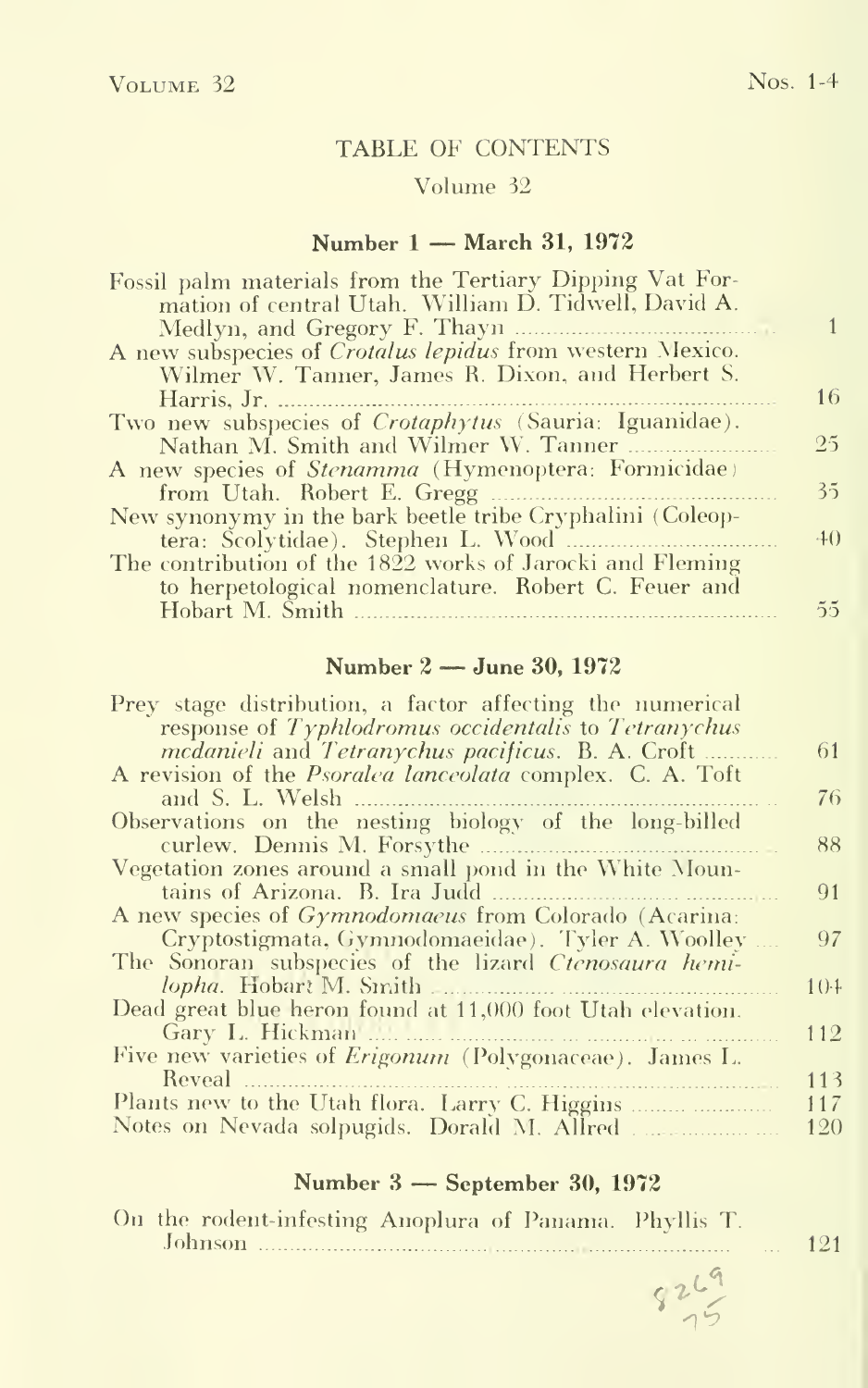| Notes concerning Mexican Saldidae, including the descrip- |  |
|-----------------------------------------------------------|--|
| tion of two species (Hemiptera). John T. Polhemus  137    |  |
|                                                           |  |
| Relict stands of pinyon hybrids in northern Utah. Ronald  |  |
|                                                           |  |
| Studies in nearctic desert Decticidae (Orthoptera: Tetti- |  |
|                                                           |  |

#### Number <sup>4</sup> — December 31, <sup>1972</sup>

| Aquatic Phycomycetes of Lily Lake, Utah. Hugh M.             |     |
|--------------------------------------------------------------|-----|
| Rooney and Kent H. McKnight                                  | 181 |
| New synonymy in American bark beetles (Scolytidae:           |     |
| Coleoptera), Part II. Stephen L. Wood                        | 190 |
| Flights of the western thatching ant, Formica obscuripes     |     |
| Forel, in Nevada (Hymenoptera: Formicidae). Wil-             |     |
| liam H. Clark and Peter L. Comanor                           | 202 |
| A new species of soil mite from western Colorado (Acari:     |     |
| Cryptostigmata, Pelopidae). Harold G. Higgins and            |     |
| Tyler A. Woolley                                             | 208 |
| A checklist of the macroinvertebrates of the Provo River,    |     |
| Utah. Parley V. Winger, Edward J. Peters, Michael            |     |
| J. Donahoo, James R. Barnes, and David A. White              | 211 |
| A record of an indigo bunting and a wintering Say's          |     |
| phoebe for northern Utah. Gary L. Worthen                    | 220 |
| Comments on two names in an early Utah flora. James A.       |     |
| Reveal                                                       | 221 |
| Nearctic desert sand dune Orthoptera. Part XIV: A new        |     |
| <i>Eremopedes</i> (Decticidae). Ernest R. Tinkham            | 223 |
| Seasonal food habits of barn owls in Utah. Dwight G.         |     |
| Smith, Charles R. Wilson, and Herbert H. Frost               | 229 |
| Germination of <i>Pinus aristata</i> Engelm. William H. Reid | 235 |
| Notice of a new report entitled "Systematics collections: A  |     |
|                                                              | 238 |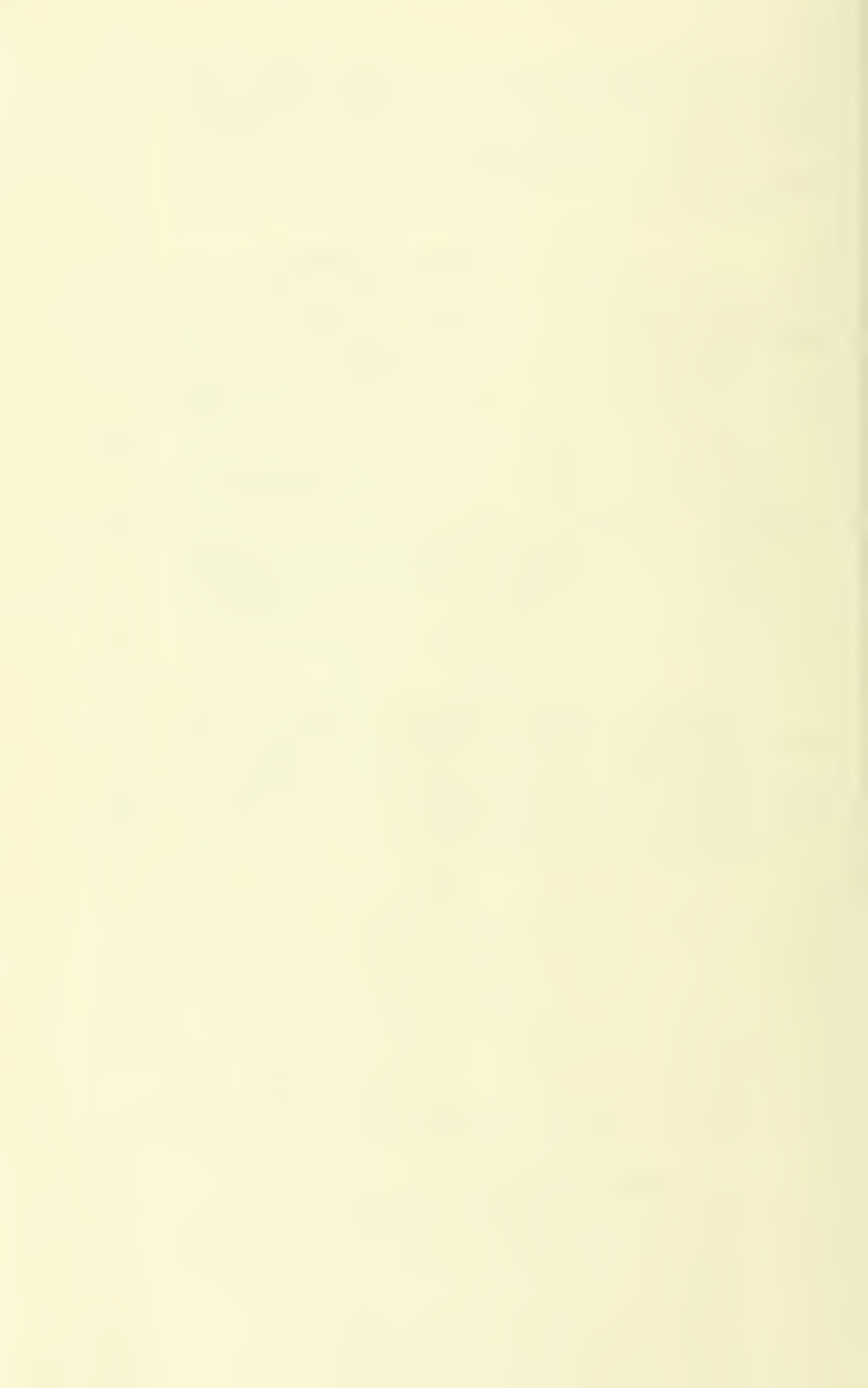The genera and species described as new to science in this volume appear in bold type in this index.

- A checklist of the macroinvertebrates of the Provo River, Utah, p. 211.
- $new$  species of  $Gymnodamaeus$ from Colorado, p. 97.
- A new species of soil mite from western Colorado (Acari: Cryptostigmata, Pelopidae), p. 208.
- A new species of *Stenamma* (Hy-<br>menoptera: Formicidae) from Formicidae) Utah, p. 35.
- A new subspecies of Crotalus lepidus from western Mexico, p. 16.
- A record of an indigo bunting and a wintering Say's phoebe for north ern Utah, p. 220.
- A revision of the Psoralea lanceolata complex (Leguminosae), p. 76.
- Acanthotomicus bidentis, p. 191.
- Allred, Dorald M., article by, p. 120.
- Allred, Dorald M., and John D. Johnson, article by, p. 154.
- Aquatic Phycomycetes of Lily Lake, Utah, p. 181.
- Barnes, James R., Michael J. Donahoo, Edward J. Peters, David A. White, and Parley V. Winger, arti cle by, p. 211.
- Clark, William H., and Peter L. Comanor, article by, p. 202.
- Comanor, Peter L., and William H.
- Clark, article by, p. 202.
- Comments on two names in an early Utah flora, p. 221.
- 
- Croft, B. A., article by, p. 61.<br>Dead great blue heron found at Ju 11,000 foot Utah elevation, p. 112.
- Dickinson, J. C, special notice from, p. 238.
- Dixon, James R., Wilmer W. Tanner, and Herbert S. Harris, Jr., article by, p. 16.
- Donahoo, Michael J., James R. Barnes, Edward J. Peters, David A. White, and Parley V. Winger, article by, p. 211.

Eremopedes kelsoensis, p. 224.

- Feuer, Robert C, and Hobart M. Smith, article by, p. 55.
- Five new varieties of Eriogonum (Polygonaceae), p. 113.
- Flights of the western thatching ant, Formica obscuripes Forel, in Ne vada (Hymenoptera: Formicidae), p. 202.
- Forsythe, Dennis M., article by, p. 88.
- Fossil palm materials from the Tertiary Dipping Vat formation of central Utah, p. 1.
- Frost, Herbert H., Dwight G. Smith, and Charles R. Wilson, article by p. 229.
- Germination of Pinus aristata Engelm., p. 235.
- Gregg, Robert E., article by, p. 35.
- Gymnodamaeus chalazionus, p. 98.
- Harris, Herbert S., Jr., James R. Dixon, and Wilmer W. Tanner, article by, p. 16.
- Hickman, Gary L., article by, p. 112.
- Higgins, Harold G., and Tyler A. Woolley, article by, p. 208.
- Higgins, Larry C, article by, p. 117. Hoplopleura mendezi, p. 132.
- Hoplopleura scotinomydis, p. 125
- Hutchison, Earl R., and Ronald M. Lanner, article by, p. 171.
- Johnson, John D., and Dorald M.
- Allred, article by, p. 154. Johnson, Phyllis T., article by, p. 121.
- Judd, B. Ira, article by, p. 91.
- Lanner, Ronald M., and Earl R.
- Hutchison, article by, p. 171. McKnight, Kent H., and Hugh M. Rooney, article by, p. 181.
- Medlyn, David A., William D. Tidwell, and Gregory F, Thayn, arti cle by, p. 1.
- Nearctic desert Decticidae (Orthoptera). Part I: A new genus from California, p. 176.